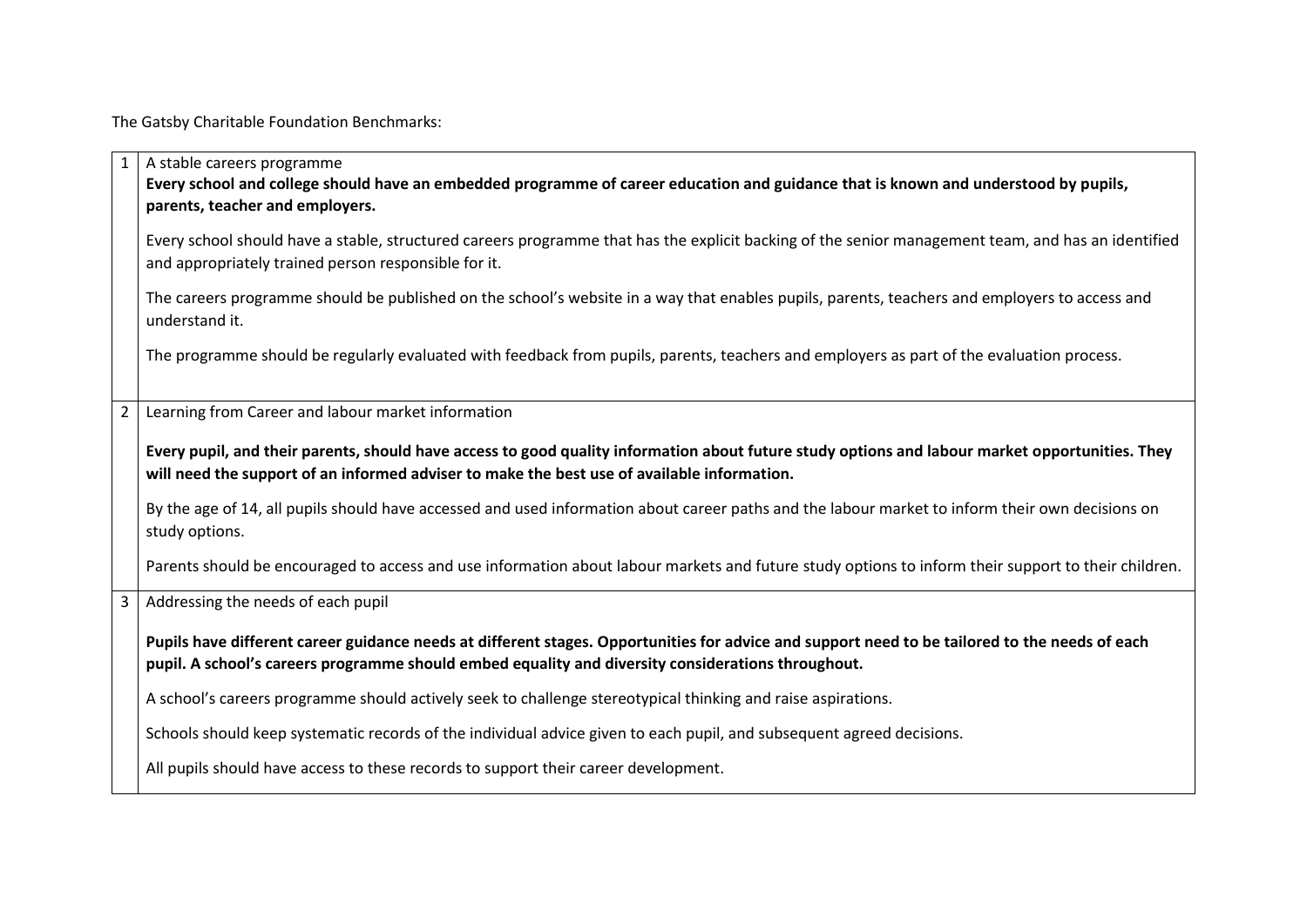|                | Schools should collect and maintain accurate data for each pupil on their education, training or employment destinations for at least three years after                                                |
|----------------|--------------------------------------------------------------------------------------------------------------------------------------------------------------------------------------------------------|
|                | they leave school.                                                                                                                                                                                     |
|                |                                                                                                                                                                                                        |
|                |                                                                                                                                                                                                        |
| 4              | Linking curriculum learning to careers                                                                                                                                                                 |
|                | All teachers should link curriculum learning with Careers. STEM subject teachers should highlight the relevance of STEM subjects for a wide range                                                      |
|                | of future career paths.                                                                                                                                                                                |
|                | By the age of 14, every pupil should have had the opportunity to learn how the different STEM subjects help people to gain entry to, and be more<br>effective workers within, a wide range of careers. |
| 5 <sub>1</sub> | Encounters with employers and employees                                                                                                                                                                |
|                |                                                                                                                                                                                                        |
|                | Every pupil should have multiple opportunities to learn from employers about work, employment and the skills that are valued in the workplace.                                                         |
|                | This can be through a range of enrichment activities including visiting speakers, mentoring and enterprise schemes.                                                                                    |
|                | Every year, from the age of 11, pupils should participate in at least one meaningful encounter* with an employer.                                                                                      |
|                | A 'meaningful' encounter is one in which the student has an opportunity to learn about what work is like or what it takes to be successful in the                                                      |
|                | workplace                                                                                                                                                                                              |
|                |                                                                                                                                                                                                        |
| 6              | <b>Experiences of workplaces</b>                                                                                                                                                                       |
|                |                                                                                                                                                                                                        |
|                | Every pupil should have first-hand experiences of the workplace, through work visits, work shadowing and/or work experience to help their                                                              |
|                | exploration of career opportunities, and expand their networks.                                                                                                                                        |
|                | By the age of 16, every pupil should have had at least one experience of a workplace, additional to any part-time jobs they may have.                                                                  |
| $7^{\circ}$    | Encounters of further and higher education                                                                                                                                                             |
|                |                                                                                                                                                                                                        |
|                | All pupils should understand the full range of learning opportunities that are available to them. This includes both academic and vocational routes                                                    |
|                | and learning in schools, colleges, universities and in the workplace.                                                                                                                                  |